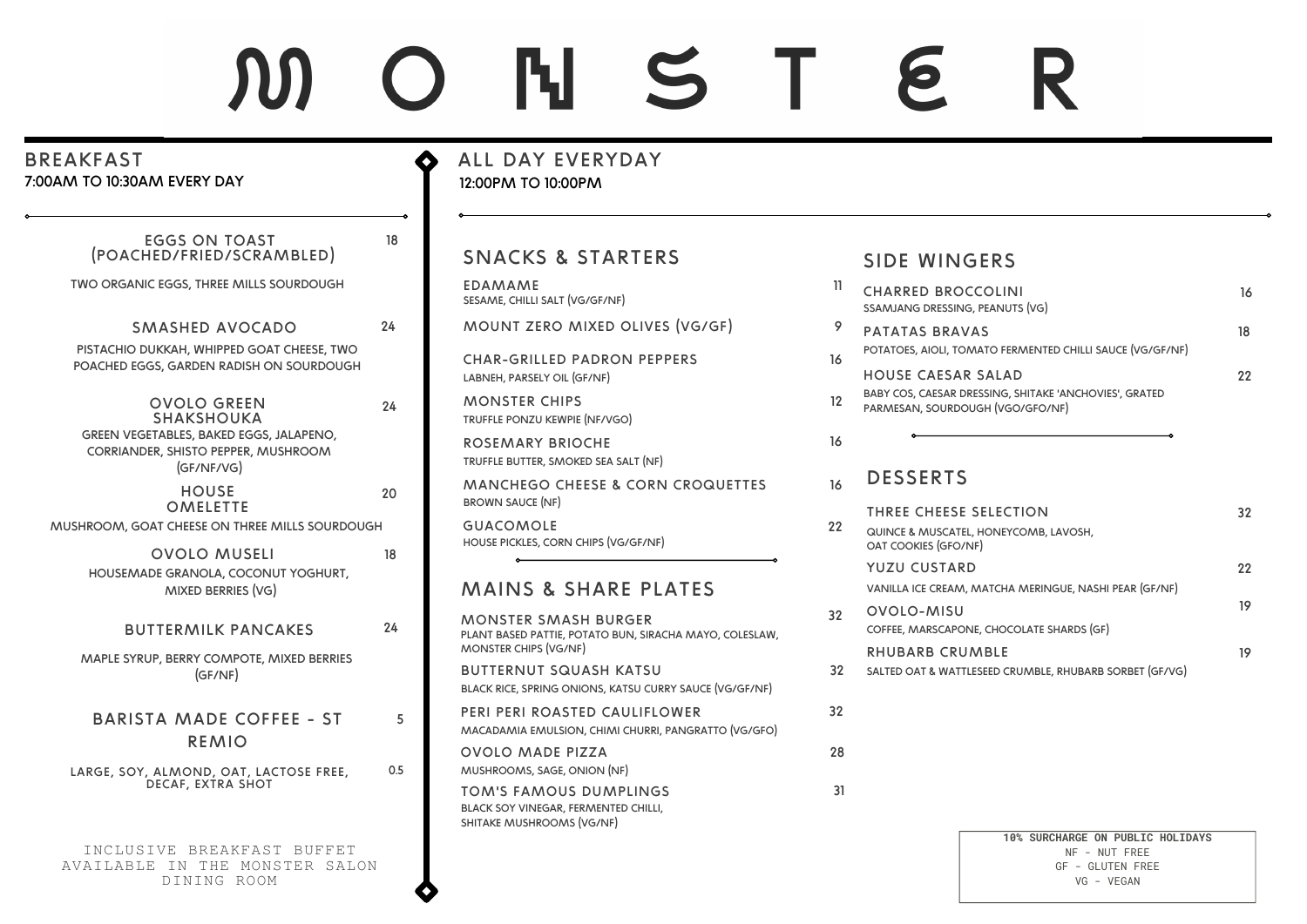# BEER / CIDER

#### BEER TINNED AND BOTTLED

| CAPITAL BREWING COAST ALE   | 4.3% | 11  |
|-----------------------------|------|-----|
| KOSZIUSKO PALE ALE          | 4.5% | 1 O |
| STONE AND WOOD PACIFIC ALE  | 4.5% | 11  |
| BALTER XPA                  | 5%   | 1.3 |
| SAPPORO LAGER               | 5%   | 12. |
| WILD POLLY PALE ALE         | 4.5% | 11  |
| COOPERS PREMIUM LIGHT LAGER | 2.9% | 8   |

#### BEER ON TAP

| ORION DRY LAGER JPN    | 12 |
|------------------------|----|
| MENABREA AMBER ALE ITA | 13 |
| ASAHI BLACK LAGER JPN  | 14 |

### CIDER

| ALPINE CIDER SWEET |  | 4.5%           | 12 |
|--------------------|--|----------------|----|
| ALPINE CIDER DRY   |  | 5.9%           | 12 |
| PAGAN CHERRY       |  | 8 <sup>°</sup> | 14 |

#### COCKTAILS

| SIGNATURE WINTER 2022 |                                        |               |
|-----------------------|----------------------------------------|---------------|
| CITRUS FLOWER         | KETEL ONE, ST GERMAIN, GRAPEFRUIT      | 21            |
| HERBAL PEAR           | LARIOS, SHERRY, PEAR                   | 20            |
| ITS A COCO VIBE       | ESPOLON BLANCO, H2COCO, APEROL         | $2.2^{\circ}$ |
| MAD TURK              | WILD TURKEY RYE, SUZE, MANDARIN        | $2.2^{\circ}$ |
| DARK & BITTER         | LARIOS, KAHLUA, CAMPARI                | 20            |
| LOST AT SEA           | COCO PAMPERO,, BULLIET RYE, PIMENTO 20 |               |

#### TWISTED CLASSICS WINTER 2022

| BUNNY PENICILILIN    | JOHNNIE RED, CARROT, HONEY                              | 21           |
|----------------------|---------------------------------------------------------|--------------|
|                      | THREE DOTS AND A DASH PAMPERO, CREME DE CACAO, FALERNUM | 22           |
| LONDON CALLING       | TANOUERAY, SHERRY, APRICOT                              | $20^{\circ}$ |
| WINTER NEW YORK SOUR | BULLIET RYE, CHARTREUSE, PIMENTO                        | 22           |
| ARTICHOKE HUG        | CYNAR, RON ZACAPA, PEAR                                 | $20^{\circ}$ |
|                      | PASSIONFRUIT & GINGER LARIOS, APEROL, PASSIONFRUIT      | 20           |

#### LOW ABV / NON ALC\* WINTER 2022

| EARL GREY AVIATION                               | EARL GREY ROKU, VERMOUTH, LEMON | 16 |
|--------------------------------------------------|---------------------------------|----|
| CASTLE DOUGLAS SUNRISE APEROL, RHUBI, GRAPEFRUIT |                                 | 16 |
| DOUBLE RED*                                      | CARROT, GINGER, SEEDLIP         | 14 |
| PALMERO PINE*                                    | PALMERO, PINEAPPLE, AGAVE       | 14 |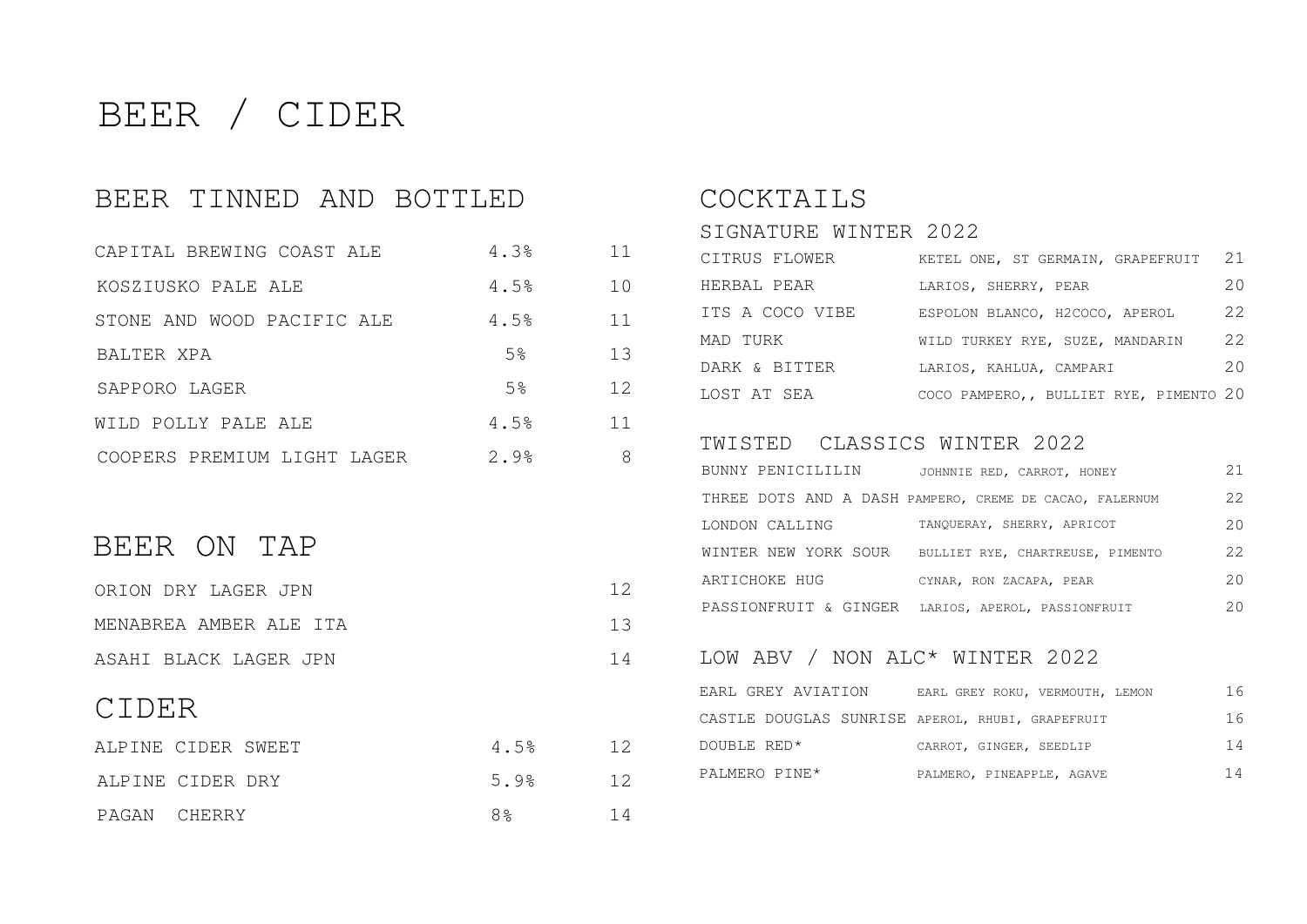## BY THE GLASS

## CHAMPAGNE AND SPARKLING

|  | NV TATTINGER PRESTIGE CUVEE - REIMS, FRN          |    |
|--|---------------------------------------------------|----|
|  | NV ANDRE DELMORE BLANC DE BLANC BRUT - VIN DE FRN | 16 |
|  | NV DEVIATION ROAD ALTAIR BRUT ROSE - ADEL, SA     | 18 |

#### WHITE

| 2021 BOURKE STREET SAUVIGNON BLANC - CANBERRA, ACT        | 16 |
|-----------------------------------------------------------|----|
| 2021 MOUNT MAJURA RIESLING - CANBERRA, ACT                | 17 |
| 2021 USHER TINKLER DEATH BY SEMILLON - HUNTER VALLEY, NSW | 16 |
| 2021 MAUDE PINOT GRIS - OTAGA, NZ                         | 17 |
| 2021 COLLECTOR 'TIGER TIGER' CHARDONNAY - COLLECTOR, NSW  | 21 |

#### ROSE

|  |  | 2021 NICK SPENCER ROSE - HIILLTOPS, NSW |  |  |
|--|--|-----------------------------------------|--|--|
|  |  | 2021 CRAGGY RANGE ROSE - HAWKES BAY, NZ |  |  |

#### RED

| 2020 SPINIFEX GARCON - BAROSSA, SA                 | 18 |
|----------------------------------------------------|----|
| 2021 EDEN ROAD PINOT NOIR - TUMBARUMBA. NSW        | 16 |
| 2019 BABO CHIANTI - TUSCANY, ITA                   | 17 |
| 2019 COLLECTOR MARKED TREE SHIRAZ - COLLECTOR, NSW | 19 |
| 2019 CAPITAL WINES TEMPRANILLO - CANBERRA, ACT     | 19 |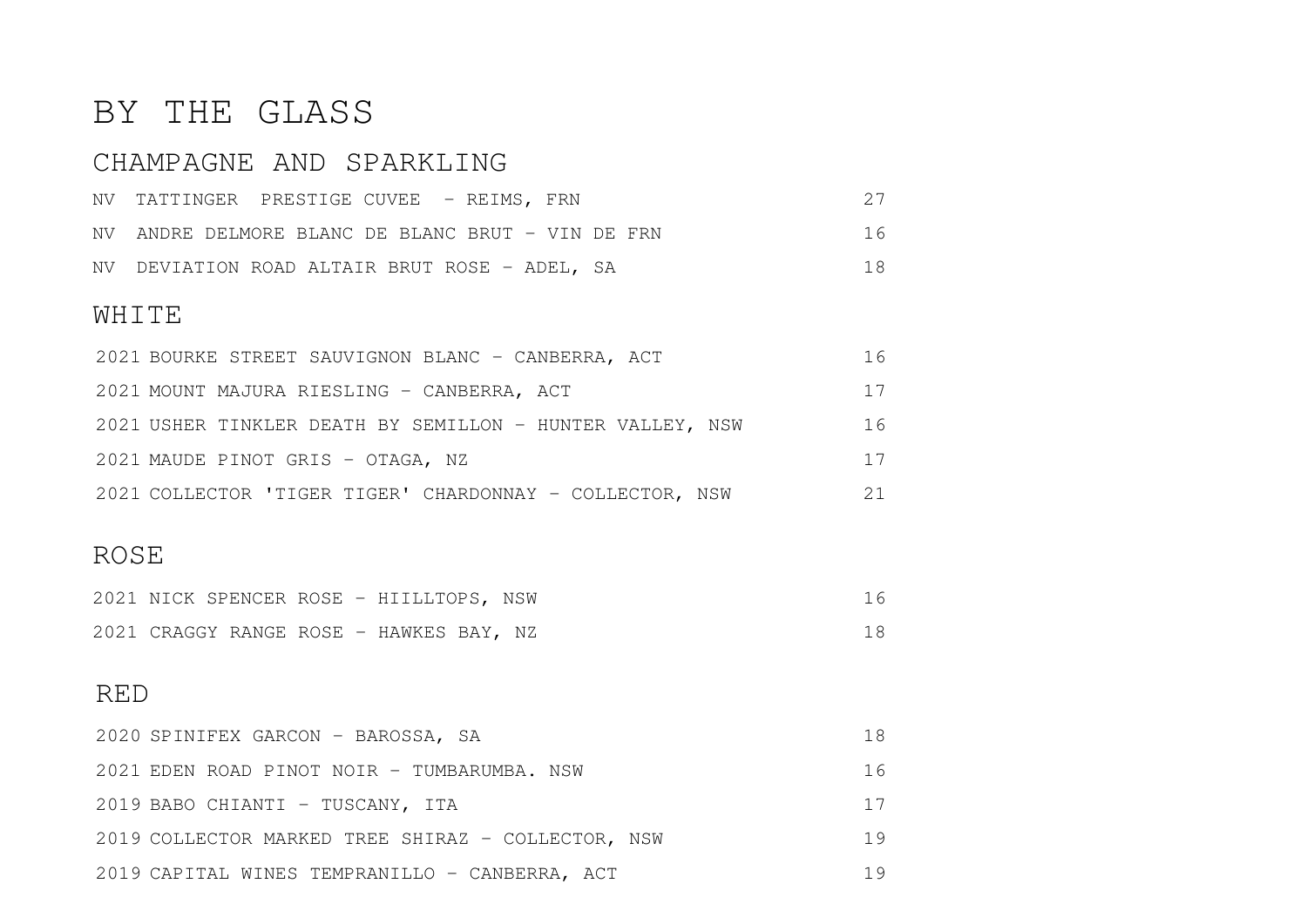## SPARKLING

| NV 11 | GALLAGHER DUET BRUT - MURRUMBATEMAN, NSW           | 73 |
|-------|----------------------------------------------------|----|
| NV    | GALLAGHER SPARKLING SHIRAZ - MURRUMBATEMAN, NSW    | 79 |
| NV    | DEVIATION ROAD ALTAIR BRUT ROSE - ADEL, SA         | 75 |
| NV    | ANDRE DELMORE BLANC DE BLANC BRUT - VIN DE FRN     | 68 |
| NV    | ATE SPARKLING BRUT - ADELAIDE, SA                  | 55 |
|       | NV LARK HILL BLANC DE BLANC - BUNGENDORE, NSW      | 87 |
|       | 2019 ANGELO BORTOLIN PROSECCO - VALDOBBIADENE, ITA | 88 |
|       | 2018 DESPINA QUATRICELLO EMILIA - MONTECCHIO, ITA  | 85 |
|       | 2019 GATTI PIERO MOSCATO - PIEDMONTE, ITA          | 86 |

## WHITE

## LOCAL / AUS

|  | 2021 BOURKE STREET SAUVIGNON BLANC - CANBERRA, ACT            | 64  |
|--|---------------------------------------------------------------|-----|
|  | 2021 MOUNT MAJURA RIESLING - CANBERRA, ACT                    | 78  |
|  | 2019 BREAM CREEK SCHONBURGER - MARION BAY, TAS                | 83  |
|  | 2020 GROSSET POLISH HILL RIESLING - CLARE VALLEY, SA          | 135 |
|  | 2020 SALOMON FLEURIEU - MCLAREN VALE, SA                      | 68  |
|  | 2021 USHER TINKLER DEATH BY SEMILLION - HUNTER VALLEY, NSW 71 |     |
|  | 2019 PEPPERTREE ALLUVIOUS SEMILLION - HUTER VALLEY, NSW       | 95  |
|  | 2021 ATE PINOT GRIGIO - ADELAIDE, SA                          | 55  |
|  | 2020 COLLECTOR 'TIGER TIGER' CHARDONNAY - CANBERRA, ACT       | 90  |
|  | 2021 ROSS HILL PINNACLE CHARDONNAY - ORANGE, NSW              | 88  |
|  | 2018 PIERRO LTC - MARGARET RIVER, WA                          | 72  |
|  | 2013 MEEREA PARK SEMILLON - HUNTER VALLEY, NSW                | 116 |
|  | 2021 LARK HILL GRUNER VELTLINER - BUNGNEDORE, NSW             | 110 |
|  | 2016 CASTAGNA HARLEQUIN - BEECHWORTH, VIC                     | 81  |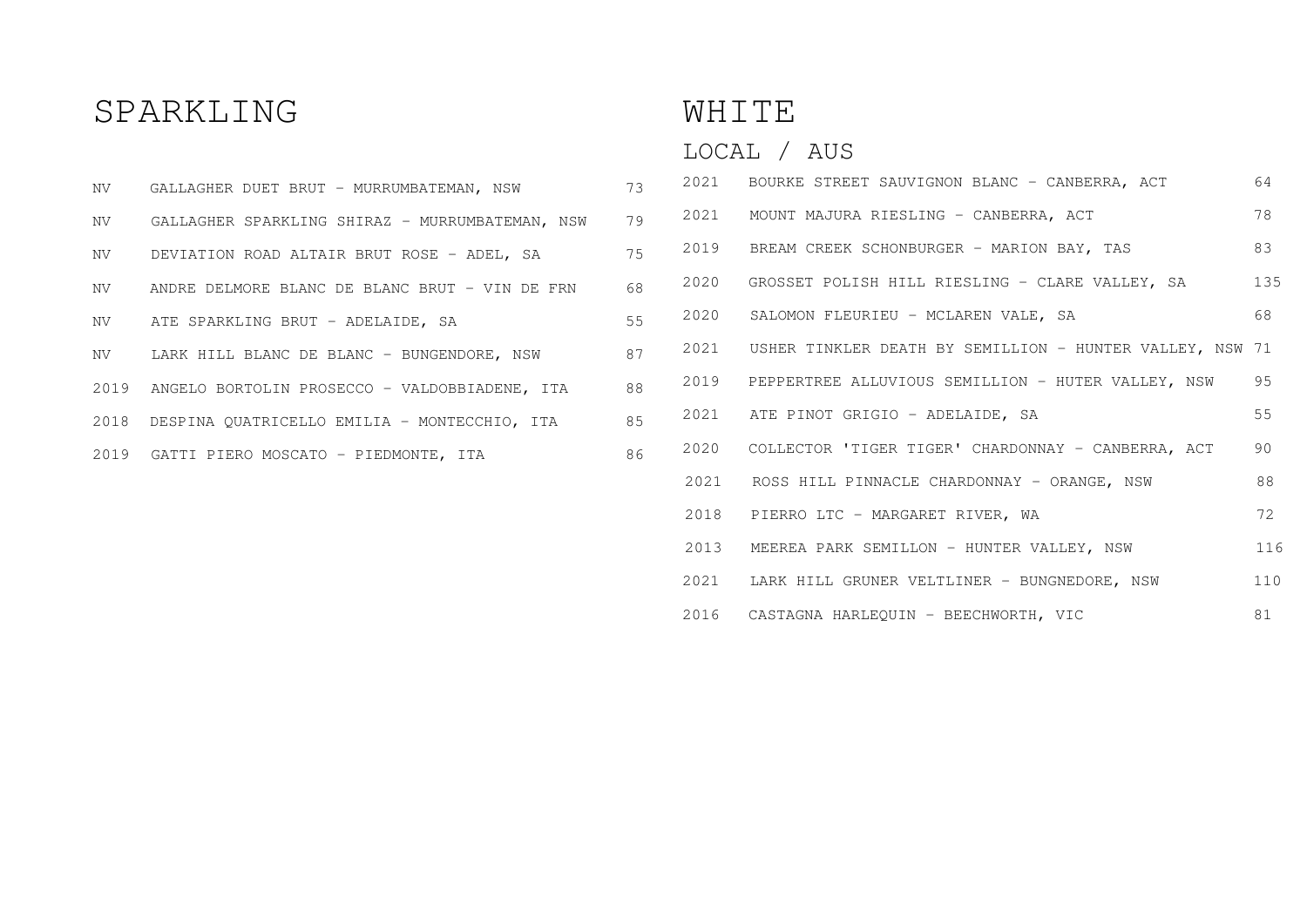## WHITE INTERNATIONAL

- GREYWACKE WILD SAUVIGNON BLANC MARLBOROUGH, NZ 77
- 2017 DOMAINE VACHERON -SANCERRE, FRN
- MAUDE PINOT GRIS CENTRAL OTAGO, NZ 64
- ARNDORTER STRASSER WEIBERGE KAMPTAL, AUSTRIA 111
- 2017 DOMAINE PINSON CHABLIS BURGUNDY, FRN (vg)
- JOSMEYER LE FROMENTAU ALSACE, FRN 122
- 2019 SMITH CHAPEL ALIGOTE PF BURGUNDY, FRN 118
- BERNKASTELER BADSTUBE RIESLING MOSEL, GER 125
- LUPUSIN FABULA VERMINTINO VERMINTINO DI GALLURA, ITA 118
- CARLO OROR ONCIA BIANCA CESANESE DEL PIGLIO, ITA 88

### ROSE

LOCAL / AUS / INTERNATIONAL

|  | 77  |      | 2021 NICK SPENCER ROSE - HILLTOPS, NSW          | 68 |
|--|-----|------|-------------------------------------------------|----|
|  | 125 |      | 2018 FILIPPO MANETTI GEA - CAMPIUME, ITALY      | 95 |
|  | 64  |      | 2021 CRAGGY RANGE ROSE - HAWKES BAY, NZ         | 75 |
|  | 111 |      | 2019 CASTAGNA ALLEGRO - BEECHWORTH, VIC         | 85 |
|  |     | 2020 | KIR YIANNI L'ESPIRIT DU LAC - AMYNDEON, GRC 105 |    |
|  | 139 |      | 2021 ATE ROSE - ADELAIDE, SA                    | 55 |
|  |     |      |                                                 |    |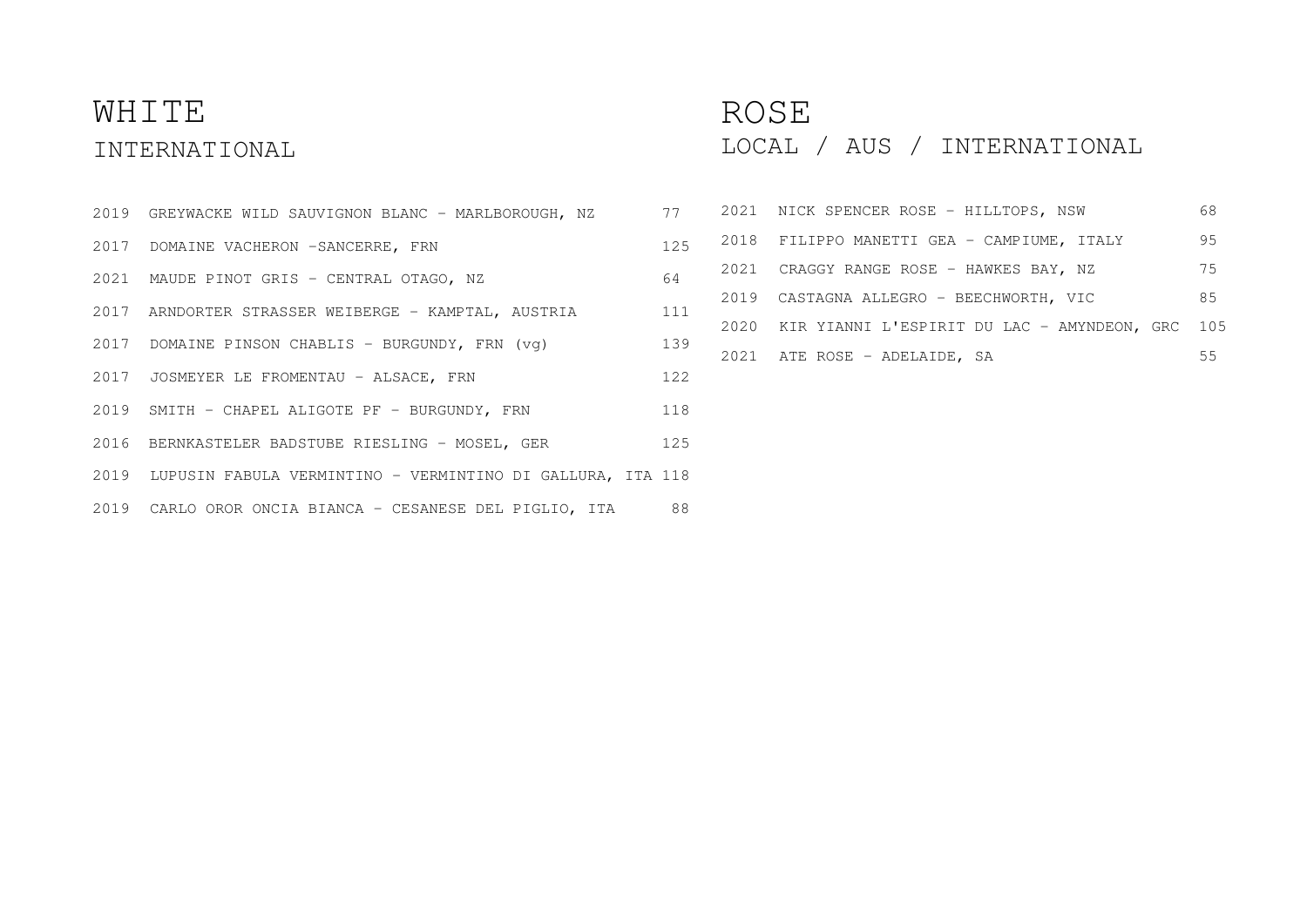## RED LOCAL / AUS

| 2021 EDEN ROAD PINOT NOIR - MURRUMBATEMAN, NSW              | 72  |
|-------------------------------------------------------------|-----|
| 2018 AMISFIELD PINOT NOIR - CENTRAL OTAGO, NZ               | 115 |
| 2017 PRESSING MATTERS PINOT NOIR - COAL RIVER, TAS          | 138 |
| 2021 MULLINE NOUVEAU PINOT NOIR - GEELONG, VIC              | 85  |
| 2019 LARK HILL SANGIOVESE - BUNGENDORE, NSW                 | 85  |
| 2020 SPINIFEX GARCON - BAROSSA, SA                          | 78  |
| 2018 NICK O'LEARY TEMPRANILLO - CANBERRA, ACT               | 88  |
| 2019 CAPITAL WINES TEMPRANILLO - CANBERRA, ACT              | 85  |
| 2021 ATE SHIRAZ - ADELAIDE, SA                              | 55  |
| 2019 TORBRECK CUVEE JUVENILES - BAROSSA, SA                 | 86  |
| 2018 TORBRECK THE DESCENDANT - BAROSSA, SA                  | 145 |
| 2021 COLLECTOR MARKED TREE SHIRAZ - COLLECTOR, NSW          | 88  |
| 2020 NICK SPENCER SHIRAZ PF - HILLTOPS, NSW                 | 72  |
| 2018 PENLEY ESTATE TOLMER - COONAWARRA, SA                  | 75  |
| 2009 RESHCKE BOS - COONAWARRA, SA                           | 135 |
| 2017 WOODLANDS CAB, MERLOT, MALBEC - MARGARET RIVER, WA 145 |     |
| 2016 LARK HILL SCURO - BUNGENDORE, NSW                      | 98  |
| 2019 MCPHERSON THREE VINEYARDS SHIRAZ - NAGAMBIE, VIC 68    |     |

## RED INTERNATIONAL

|      | 2019 JEAN PAUL DUBOST GAMAY - BEAUJOLAIS, FRN           | 92  |
|------|---------------------------------------------------------|-----|
| 2019 | BABO CHIANTI SANGIOVESE - TUSCANY, ITALY                | 68  |
| 2018 | MALENCHINI CHIANTI - TUSCANY, ITALY                     | 125 |
| 2018 | JONC BLANC ROUGE - BERGERAC, FRN                        | 85  |
|      | 2016 ADALIA AMARONE DOC - VALPOLIICELLA, ITA            | 135 |
| 2020 | CAVES DE DONNAS BARMET - ROME,, ITA                     | 88  |
| 2018 | DOMAINE DES BONNETIERES BEAUJOLAIS<br>- BEAUJOLAIS, FRN | 98  |